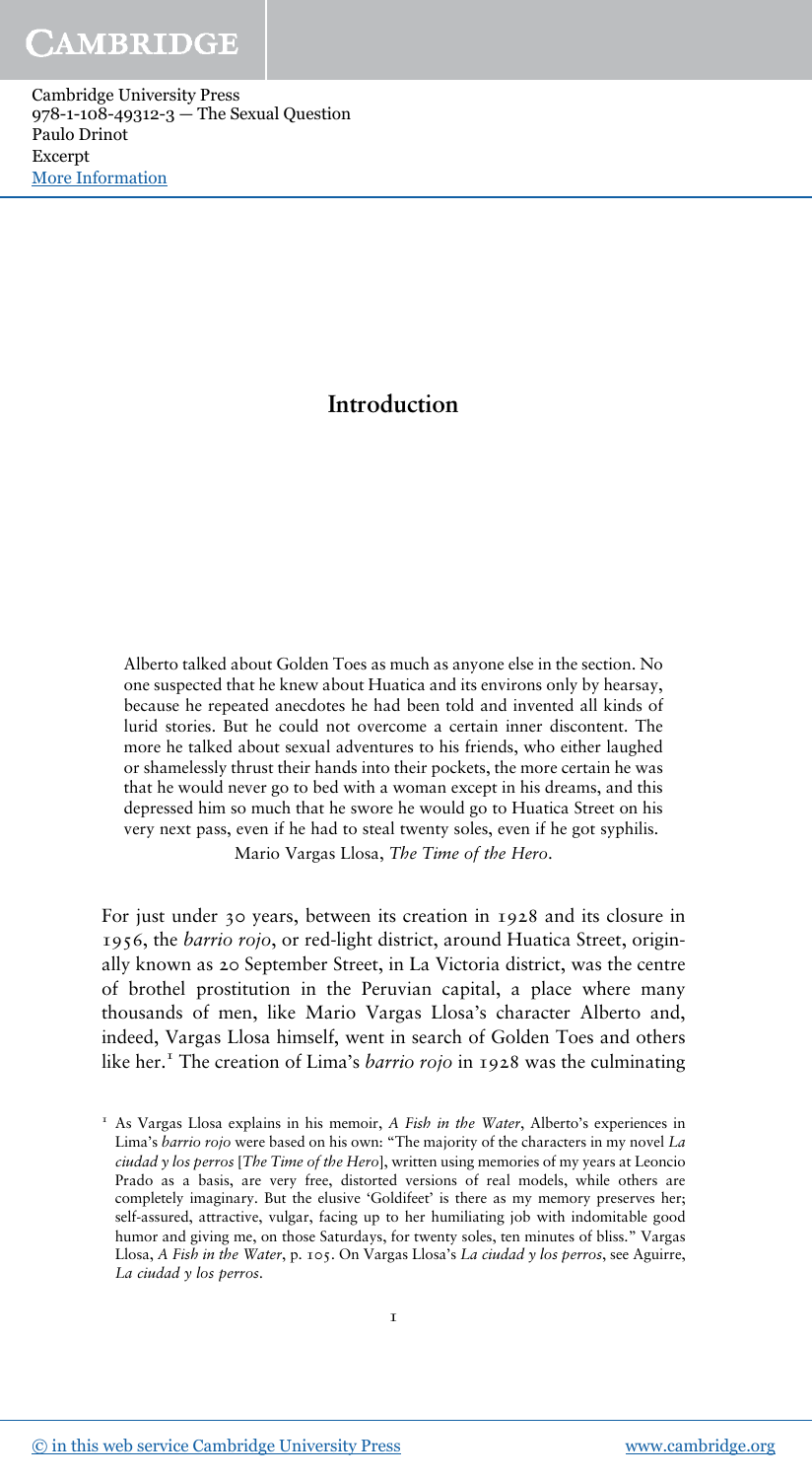#### 2 *The Sexual Question*

achievement of the promoters of *regulation*, the attempt to control the spread of venereal disease through the medical policing of female prostitutes. As they did in most of Latin America (and parts of Europe, Africa, and Asia) at this time, elites in Peru also argued that the regulation of prostitution was not only imperative from a moral and public health perspective; it was also the "modern" way to deal with prostitution and venereal disease, and particularly with syphilis, a disease that affected the health of the individual and, because of its presumed hereditary effects, the vitality of the nation as a whole. By the 1950s, however, few held such views. Lima's red-light district was now seen as a source of moral and epidemiological danger. This book examines what both the creation and closure of Lima's *barrio rojo* tells us about Peruvian society in the first half of the twentieth century.

Although doctors and others had begun to put forward proposals to regulate prostitution in the mid-nineteenth century, little progress was made, in contrast to several other Latin American countries such as Mexico, Argentina, or Cuba, where regulation was introduced in the second half of the century. In the early twentieth century, however, Lima's authorities finally introduced regulation. The implementation of regulation to manage prostitution in Lima reflected, and contributed to, two connected developments that characterized the so-called medicalization of Latin American societies, or the process whereby "biological and medical metaphors organized the way modern nations and states were imagined." <sup>2</sup> On the one hand, these societies were increasingly pathologized, i.e. perceived and represented by "experts," particularly lawyers and doctors, but also increasingly social scientists, as fundamentally unhealthy, both physically and morally, if not fully degenerate, a condition often associated, in a period when European racial thought influenced Latin American elites' views of themselves, to perceived national racial deficiencies.<sup>3</sup> In Peru such a diagnosis was reinforced by explanations of Peru's defeat in the War of the Pacific (1879–1883), which stressed the weakness of the Peruvian "race" and the treachery of the country's elites. Although a minority of observers blamed defeat on the failure of elites to integrate the nation and to incorporate the Indian, others concluded that defeat in the war, and more generally Peru's backwardness, were consequences of the country's racial configuration and in

<sup>2</sup> Cueto and Palmer, *Medicine and Public Health in Latin America*, p. 58.

<sup>3</sup> See, among others, Armus (ed.), *Disease in the History of Modern Latin America*; Hochman, di Liscia and Palmer (eds.), *Patologías de la Patria*.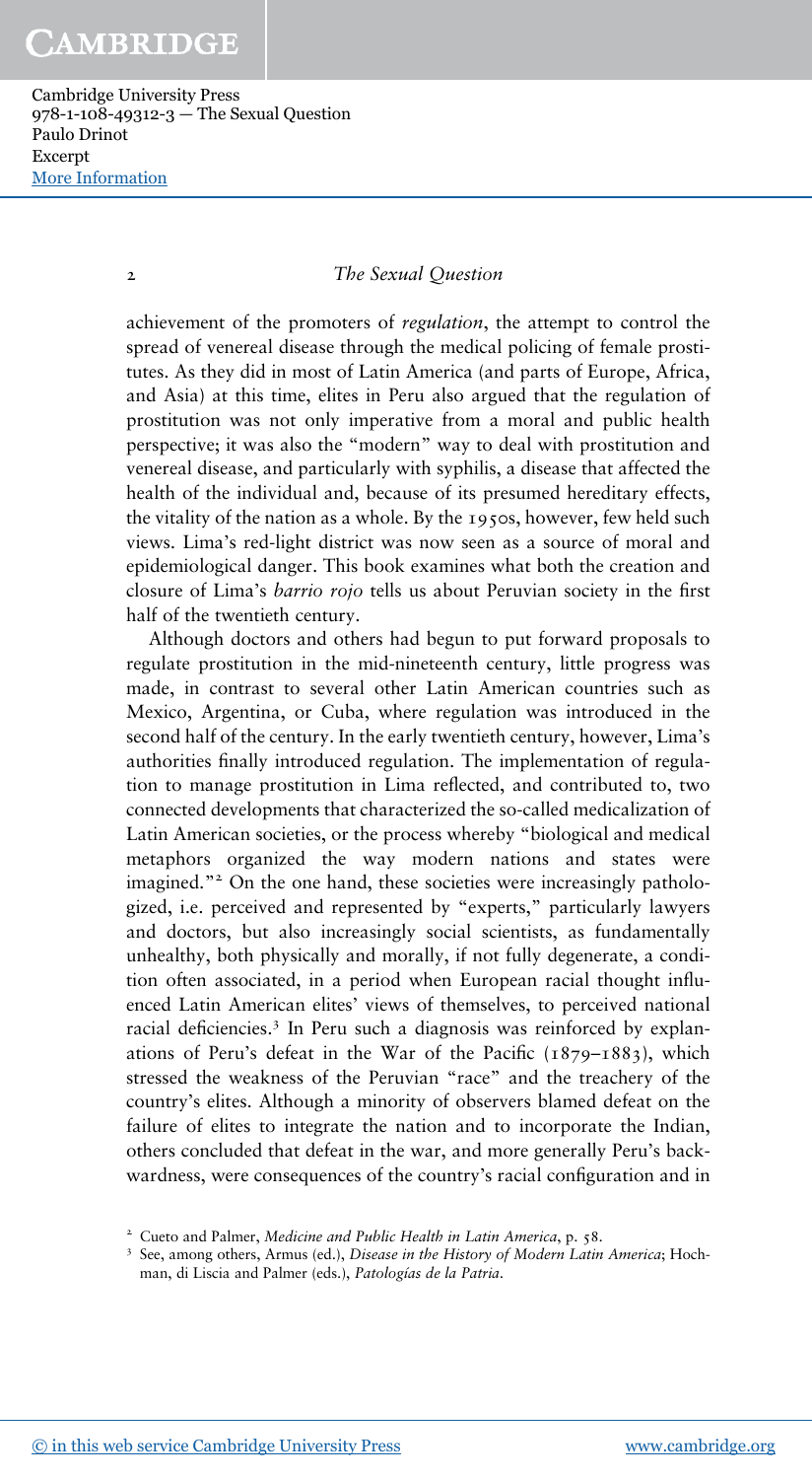# CAMBRIDGE

Cambridge University Press 978-1-108-49312-3 — The Sexual Question Paulo Drinot Excerpt [More Information](www.cambridge.org/9781108493123)

#### *Introduction* 3

particular of the backward cultural and racial characteristics of its indigenous population.<sup>4</sup>

At the same time, the pathologization of Peruvian society nevertheless allowed for the possibility of regeneration and "civilization." Particularly during the so-called Aristocratic Republic (1895–1919) and the "Oncenio" of President Augusto B. Leguía (1919–1930), elites argued that material progress, to be gained through a growing insertion into the world economy and the exploitation of the region's natural resources, would enable national progress. In some countries, elites sought to redeem their populations through the racial "improvement" that, they believed, would result from the immigration of "superior" Europeans. In others, elites pursued a discursive revalorization of a national *mestizo* identity, even embracing, in name if not in deed, "racial democracy."<sup>5</sup> In all countries, elites sought, albeit often half-heartedly and with limited success, to re-mold their populations by developing projects of "improvement" in education, public health, housing, and labor policy, as well as through military conscription. In Peru, as elsewhere in Latin America, such projects were highly racialized. Once the promise of mass European migration as a source of national regeneration proved unworkable, elites split on whether the Indian was redeemable and could, once improved (i.e. once de-indianized), become an agent of progress for the nation.<sup>6</sup> Such projects reflected a new (often racialized) understanding of "the social" and of the state and of how the latter might act upon the former.

In the nineteenth century, Latin American elites typically viewed the city as the space of progress and the countryside as the space of backwardness. Particularly after the mid-nineteenth century, when many countries achieved greater political stability and began to experience faster economic growth, elites conceived of progress as irradiating from the civilized cities to the barbaric countryside, where both nature and the population, idle and untamed, were to be mastered and made productive through injections of capital (at first national, later increasingly transnational), technology and science (including medical science), and the

<sup>4</sup> For the intellectual history of this period, see among others, Rochabrún, "Sociología y pensamiento social."

<sup>5</sup> See, for example, Graham (ed.), *The Idea of Race in Latin America*; Appelbaum, Macpherson and Rosemblatt (eds.), *Race and Nation in Modern Latin America*; Earle, *The Return of the Native*; Gotkowitz (ed.), *Histories of Race and Racism*; Foote and Goebel (eds.), *Immigration and National Identities in Latin America*.

<sup>6</sup> See Poole, *Vision, Race and Modernity*; de la Cadena, *Indigenous Mestizos*; Larson, *Trials of Nation Making*; Drinot, *The Allure of Labor*.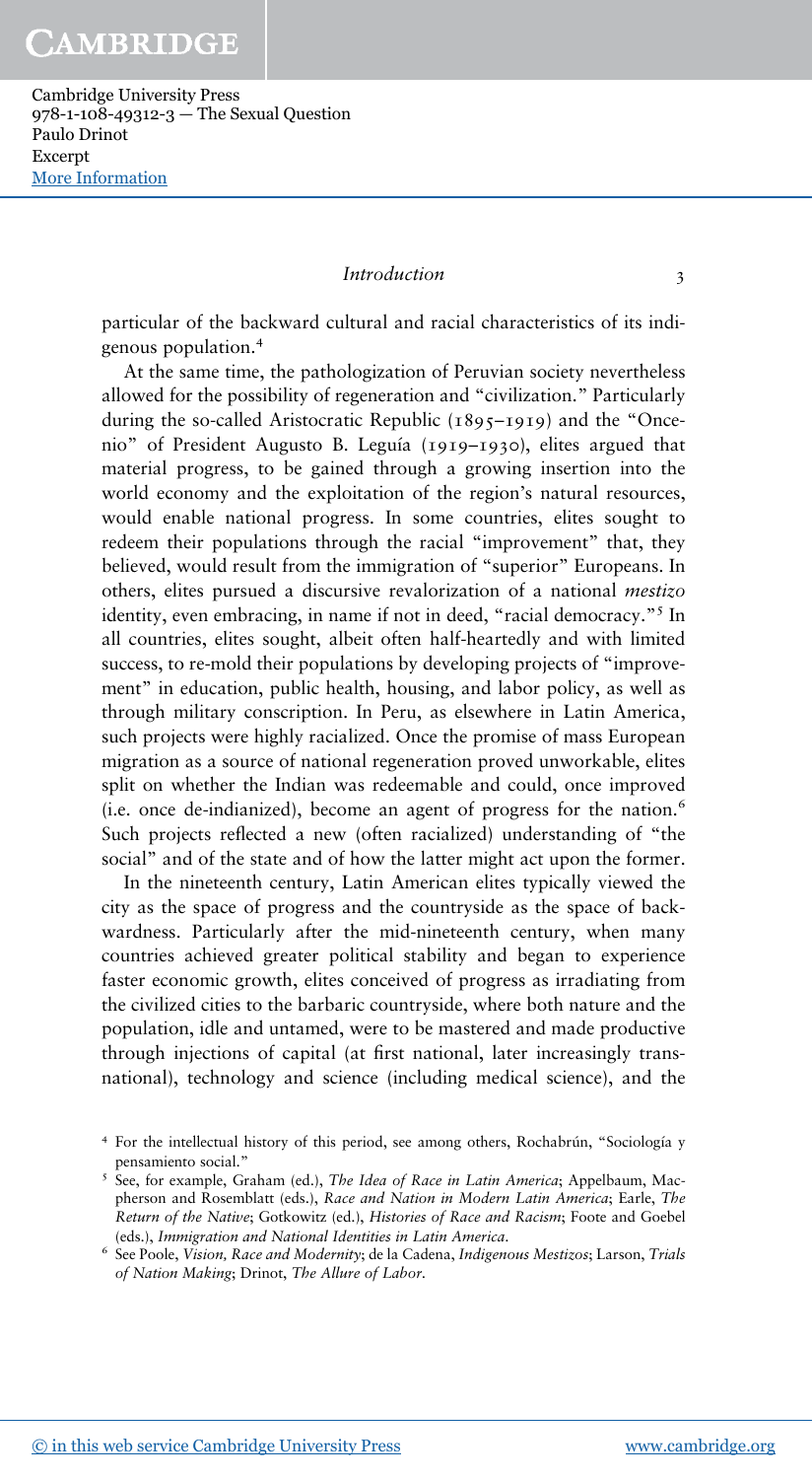#### 4 *The Sexual Question*

imposition of new regimes of free and, where necessary, coerced labor. In Cuba and Brazil, of course, such processes occurred in the context of, indeed were made possible by, slave labor systems. Networks of communication, railways and the telegraph first, automobiles, planes, the radio, and the telephone later, would link the modern space of the city with these new archipelagos of modernity, connecting the wealth produced in the "chimneys in the desert" with the cities that served as gateways to the world's markets.<sup>7</sup> However, by the late nineteenth century, problems arising from growing urbanization, class stratification, racial mixing, and contentious politics, as well as crime and disease, particularly epidemic disease, resulted in the growing perception that Latin America's "ailing" cities too were in desperate need of "civilizing."<sup>8</sup>

Peruvian elites conceived of Lima as whiter and therefore less pathologized than the rest of the country, and particularly the highlands and the Amazon.<sup>9</sup> However, by the late nineteenth century, Lima too was deemed in need of "civilizing." In his detailed study of the city of Lima and its population published in 1895, Joaquín Capelo, an engineer and politician, concluded that "Peru is today a sick man close to death," but he believed that he and others like him could save the patient.<sup>10</sup> Subject to contestation and less coherent than is sometimes assumed, the twinned pathologization and "improvement" of Lima in the late nineteenth and early twentieth centuries, its *modernization* perhaps, had a visible effect on the city.<sup>11</sup> In a context of limited if symbolically significant industrialization, this twin process was imagined and implemented by a new cohort of hygienists, architects, engineers, urban planners, and property developers, with support from diverse governments, from oligarchic *Civilistas* (1895–1919) to the military regime of Manuel Odría (1948–1956). It resulted in an evident physical transformation of the city, which grew in size, from 1,292 hectares in 1908 to 2,037 hectares in 1931 to 5,630 hectares in 1940, and in population, from  $140,884$ 

<sup>7</sup> Rocchi, *Chimneys in the Desert*.

<sup>8</sup> See, for example, Pineo and Baer, *Cities of Hope*; Meade, *"Civilizing" Rio*; Rodríguez, *Civilizing Argentina*; Armus, *The Ailing City*.

<sup>9</sup> On the social and "racial" structure of nineteenth-century Lima, see Cosamalón Aguilar, *El juego de las apariencias*.

<sup>10</sup> Capelo, *Sociología de Lima*. Vol. 3, p. 333.

<sup>&</sup>lt;sup>11</sup> Of course, attempts to sanitize the city were not entirely new. As Adam Warren and Jorge Lossio have shown, municipal authorities and doctors attempted to address Lima's unsanitary conditions at different times in the colonial and early republican periods with varying levels of success. See Warren, *Medicine and Politics in Colonial Peru*; and Lossio, *Acequias y gallinazos*.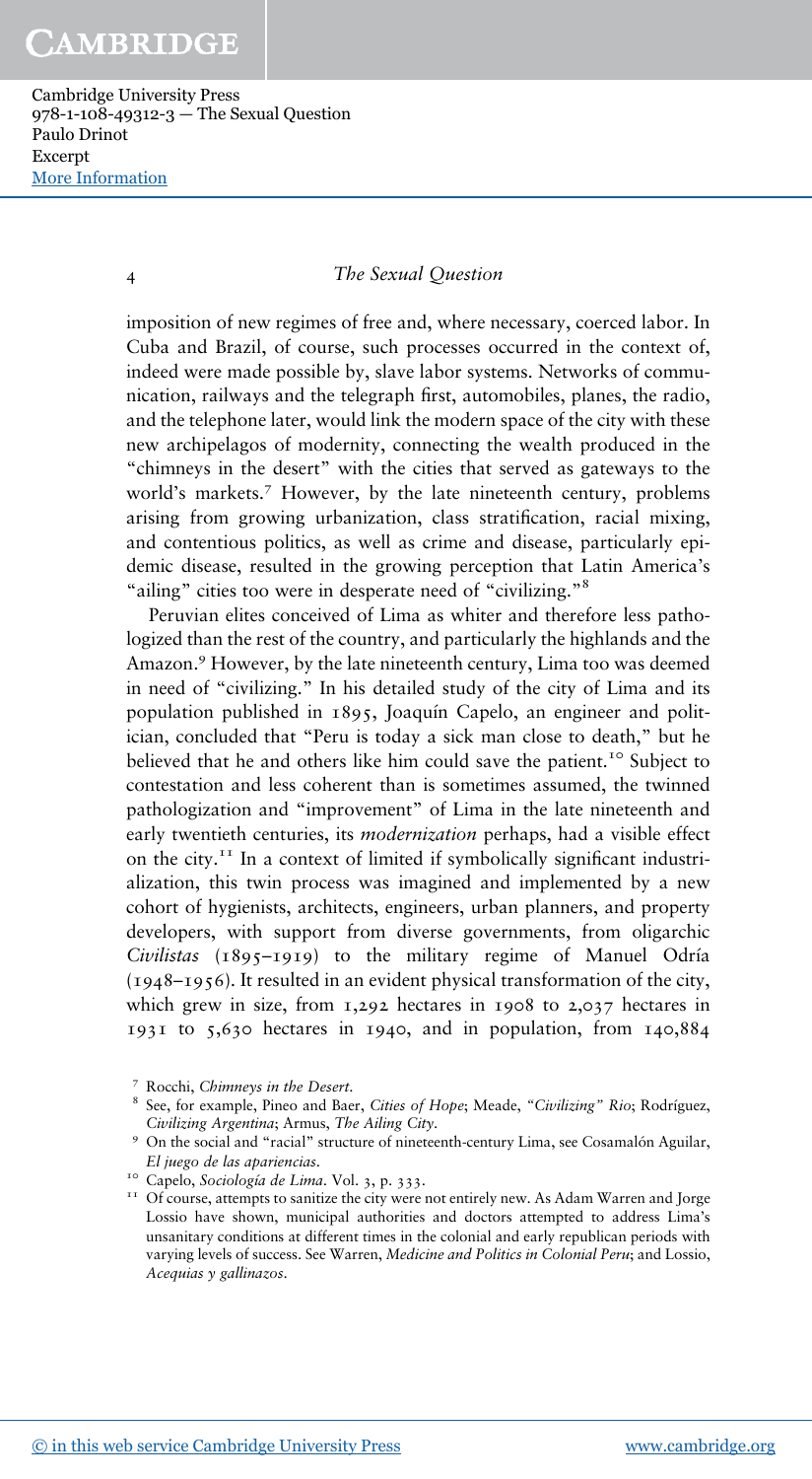#### *Introduction* 5

inhabitants in 1908 to 273,016 in 1931 to  $645,172$  in 1940.  $^{12}$  This was a transformation that combined the construction of new structures, such as boulevards and public buildings, as well as general transport, communications, and public health infrastructural development (from new hospitals to medical inspectors to sewage works) with the destruction of those structures, such as, most famously, the Callejón Otaiza (a street inhabited by Chinese immigrants destroyed by municipal authorities in 1909), which were considered to be sources of biological and moral infection. $13$ 

At the same time, but less evidently achieved, the process involved the "moral" transformation of the city's inhabitants, as exemplified by the attempts of hygienists, or medical social reformers, and other experts to inculcate "civilized" values in the city's population and to eradicate unsanitary practices and behaviors perceived as expressive of uncivilized traits.<sup>14</sup> As in other cities in Latin America, this was a process that combined the encouragement of certain habits and practices, linked to leisure and sport for example, and the prohibition of others, such as gambling and alcohol consumption. The construction of this "city of hygienists," as Mannarelli has called it, was a process informed by specific understandings of class, gender, and race, but also by more general concerns regarding public order, health, and morality.<sup>15</sup> Although the population as a whole was deemed amenable to civilizing, different groups were subjected to different treatment. The intellectual architects of this process viewed the poor generally as sources of political threat, epidemiological danger, and immorality. However, in their campaigns to eradicate what they came to understand as social ills (criminality, alcoholism, gambling, vice, etc.), they typically targeted, through policies that sought ostensibly to address issues such as inadequate housing or poor nutrition, specific groups such as Chinese or Japanese men and women,

<sup>&</sup>lt;sup>12</sup> The period from 1940 to 1960, moreover, saw an exponential expansion of the city. By 1960 it had reached an extension of 20,612 hectares and a population of 1,845,910. See Calderón Cockburn, *La ciudad ilegal*, p. 65.

<sup>&</sup>lt;sup>13</sup> See Rodríguez Pastor, "La Calle del Capón, el Callejón Otaiza y el Barrio Chino;" and Ramón Joffré, *La muralla y los callejones*; Ramón Joffré, "El guión de la cirugía urbana, 1850–1940."

<sup>14</sup> See Cueto, *El regreso de las epidemias*; Parker, "Civilizing the City of Kings;" Mannarelli, *Limpias y modernas*; Muñoz Cabrejo, *Diversiones públicas*.

<sup>15</sup> See Mannarelli, *Limpias y modernas*, chapter 1. On public order, and attempts to address criminality, see Carlos Aguirre, *The Criminals of Lima and their Worlds*; and Huertas, "Imagining Criminality."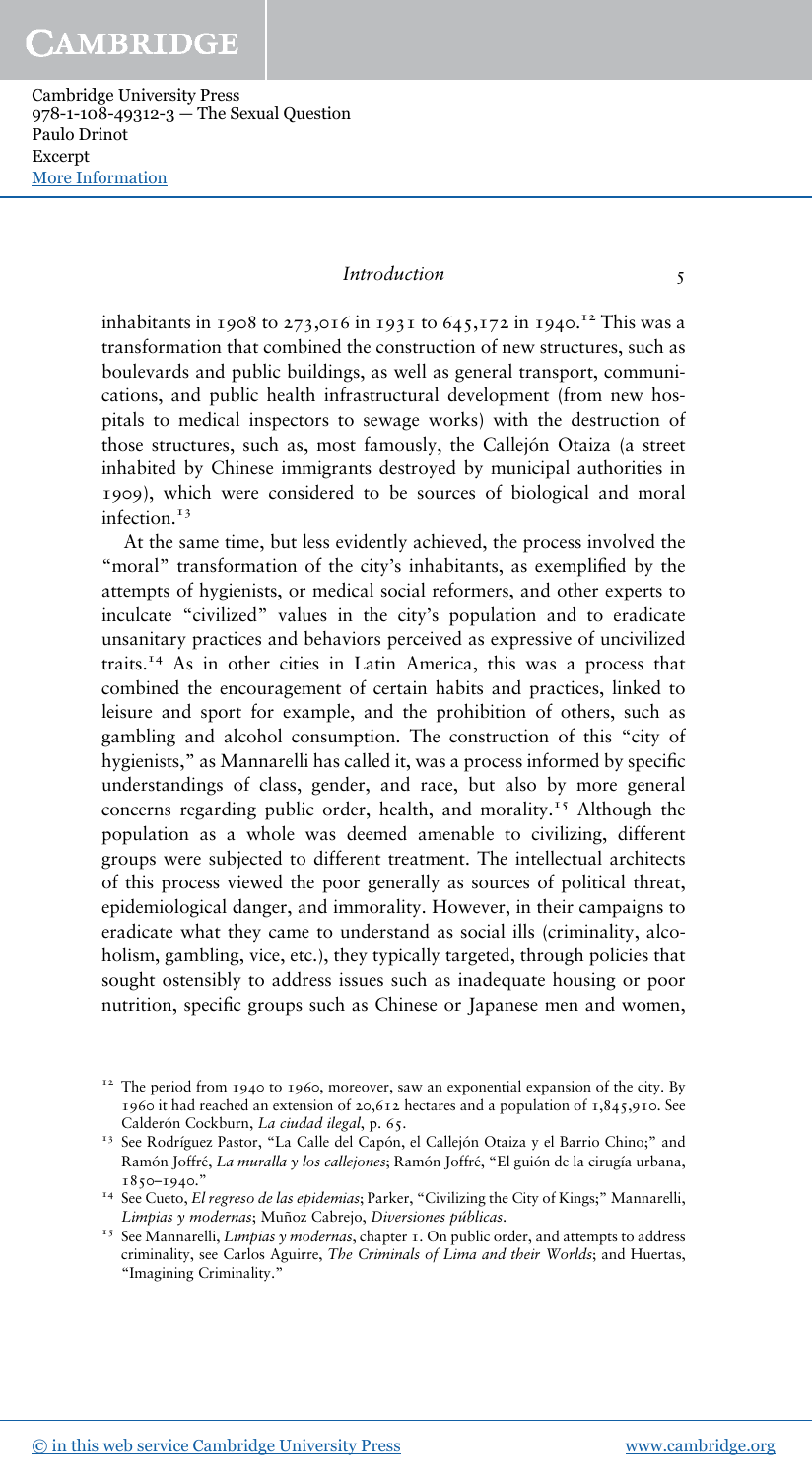#### 6 *The Sexual Question*

Afro-Peruvians, and, poor, usually non-white, women, such as market sellers and washerwomen, and, of course, prostitutes.<sup>16</sup>

In Lima as elsewhere, urban and social reformers and particularly medical doctors singled out prostitutes for particular attention. Prostitutes, as the perceived primary source of venereal disease, were thought to embody one of the main contributors to the unhealthy city, and therefore were central to the pathologization of Peru's capital. In turn, as "fallen" women, they were considered to be one of the key groups in need of redemption or "civilization." Gradually, in the first two decades of the twentieth century, a medico-legal apparatus, part of a broader expanding "sanitary state" or "republic of health," was put in place to oversee the registration of brothels and prostitutes, levy licenses, medically inspect prostitutes, impose fines when the regulations were flouted, and generally police prostitution in the city, a process that resulted, as part of a broader process of spatial reordering of prostitution that began in the 1900s, in the establishment of the *barrio rojo* in La Victoria in 1928. <sup>17</sup> At the same time, treatment centers were set up where prostitutes, and their male clients, could be treated for their venereal ailments. By the 1950s, such centers existed in most major cities in the country as part of a national venereal disease program. During this period, moreover, venereal diseases, such as syphilis, gonorrhea and soft chancre, and their epidemiological and social consequences, became a major concern for Peru's biomedical establishment, who helped shape public debate on prostitution and its public health impact.

In 1956, however, Lima's municipal authorities closed down the *barrio rojo* in La Victoria on the grounds that its existence did nothing to address either the social or epidemiological effects of prostitution and created other types of problems. "Even if he got syphilis," Vargas Llosa's character Alberto was willing to risk a visit to Huatica, a place that had been created as part of a strategy to control the spread of venereal disease. If the establishment of the *barrio rojo* in 1928 was the high point of regulation, its closure in 1956 was arguably the high point of abolitionism, a transnational movement inspired by Josephine Butler's campaigns against the Contagious Diseases Acts in 1860s Britain, that argued that regulation was not only ineffective from a public health perspective but

<sup>&</sup>lt;sup>16</sup> On the Chinese as a source of moral and biological corruption, see the discussion on Chinese eateries, or *chifas*, in Drinot, *The Allure of Labor*, chapter 5.

<sup>17</sup> On the idea of a sanitary state, see Cueto and Palmer, *Medicine and Public Health in Latin America*. On the republic of health, see Araya, *República de la salud*.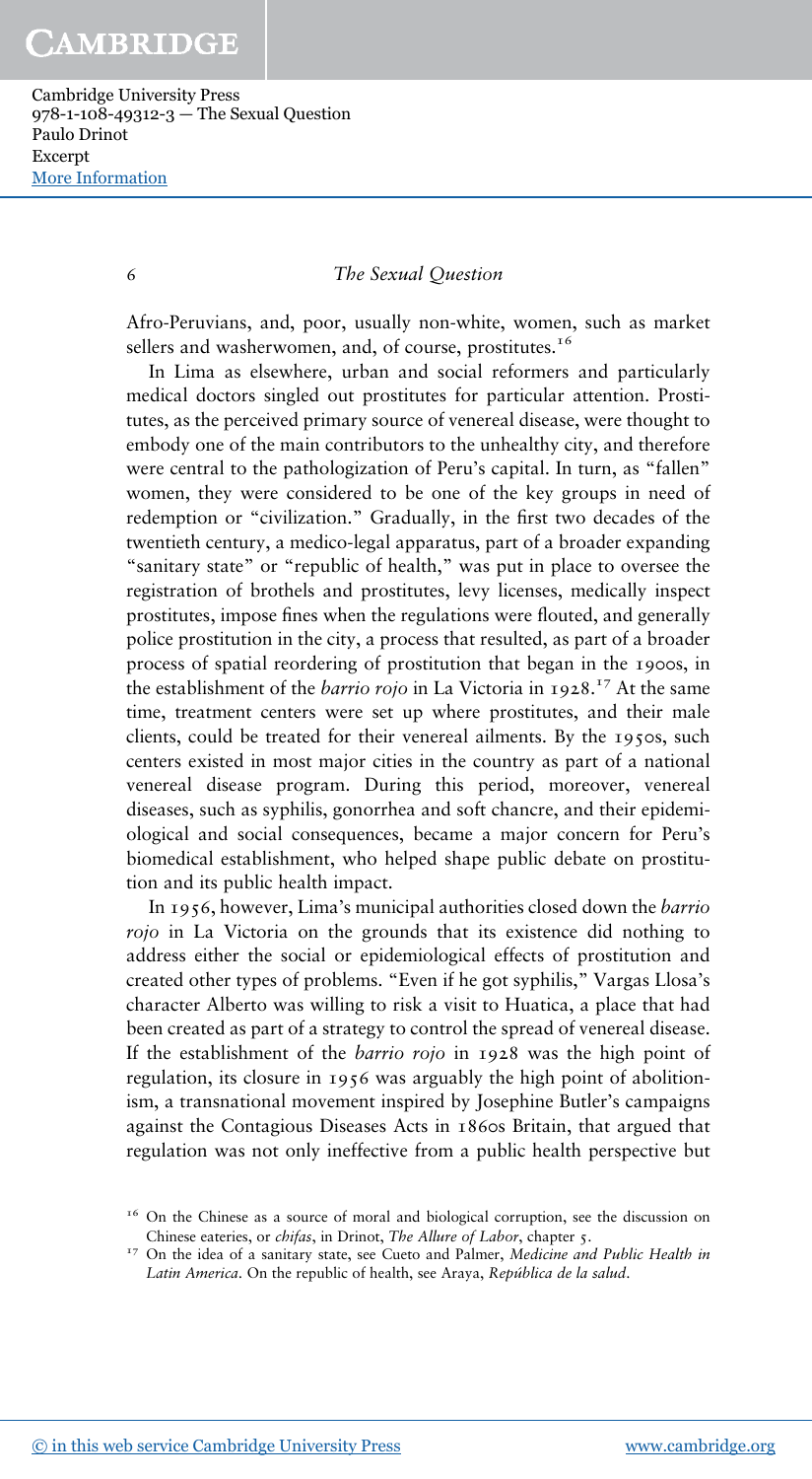### *Introduction* 7

also morally and politically wrong. In Peru, this campaign was led by a group of doctors, lawyers, and feminists, influenced by eugenic ideas, with limited success in the 1930s and 1940s. However, when the campaign was embraced, in the late 1940s, by "popular" newspapers that catered to an expanded public sphere, it finally gained traction. Like other Latin American countries, Peru too experienced a familiar cycle in the way it sought to address female prostitution, though it adopted regulation relatively late by regional standards, and, similarly switched to abolition much later than, say, Argentina or Cuba.<sup>18</sup> Why regulation was adopted and why it was eventually seemingly abandoned, and what this tells us about the history of Lima and Peru more generally, is the subject of this book.

#### THE SEXUAL QUESTION

As Elizabeth Clement notes, "prostitution raises larger issues than just the treatment of the women involved, indicting patriarchy, the class structure, conditions caused by capitalism, and new understandings of the role of the state in people's lives and health." <sup>19</sup> Although the narrative arc of this book follows the rise and decline of regulation and the apparent triumph of abolition as paradigms governing the management of prostitution, my goal is to explore a broader set of issues. In particular, I am interested in what the management of prostitution tells us about, in the very broadest sense, the interplay of sexuality, society, and the state in Peru in the nineteenth and twentieth centuries, and more specifically what it can tell us about "the sexual question." Like the social question, a term that came to encompass the (perceived) social issues that stood in the way of the flourishing of industrial society (in particular, the problems that arose as a consequence of the unequal distribution of the gains of industrial capitalism) and the solutions that were devised to address those problems, the sexual question refers to the sexual issues that stood in the way of the

 $18$  In fact, in some ways, regulation was never fully abandoned. Today, women over 18 who pay a license and have a health certificate can work legally as prostitutes. Brothels regulated by the state continue to operate in the Peruvian capital. Most prostitution is illegal or clandestine both in Lima and elsewhere. Of late, the trafficking of women and children for sex work in parts of the Amazon has received growing attention from the press and campaigners.

<sup>&</sup>lt;sup>19</sup> Clement, "Prostitution," p. 219.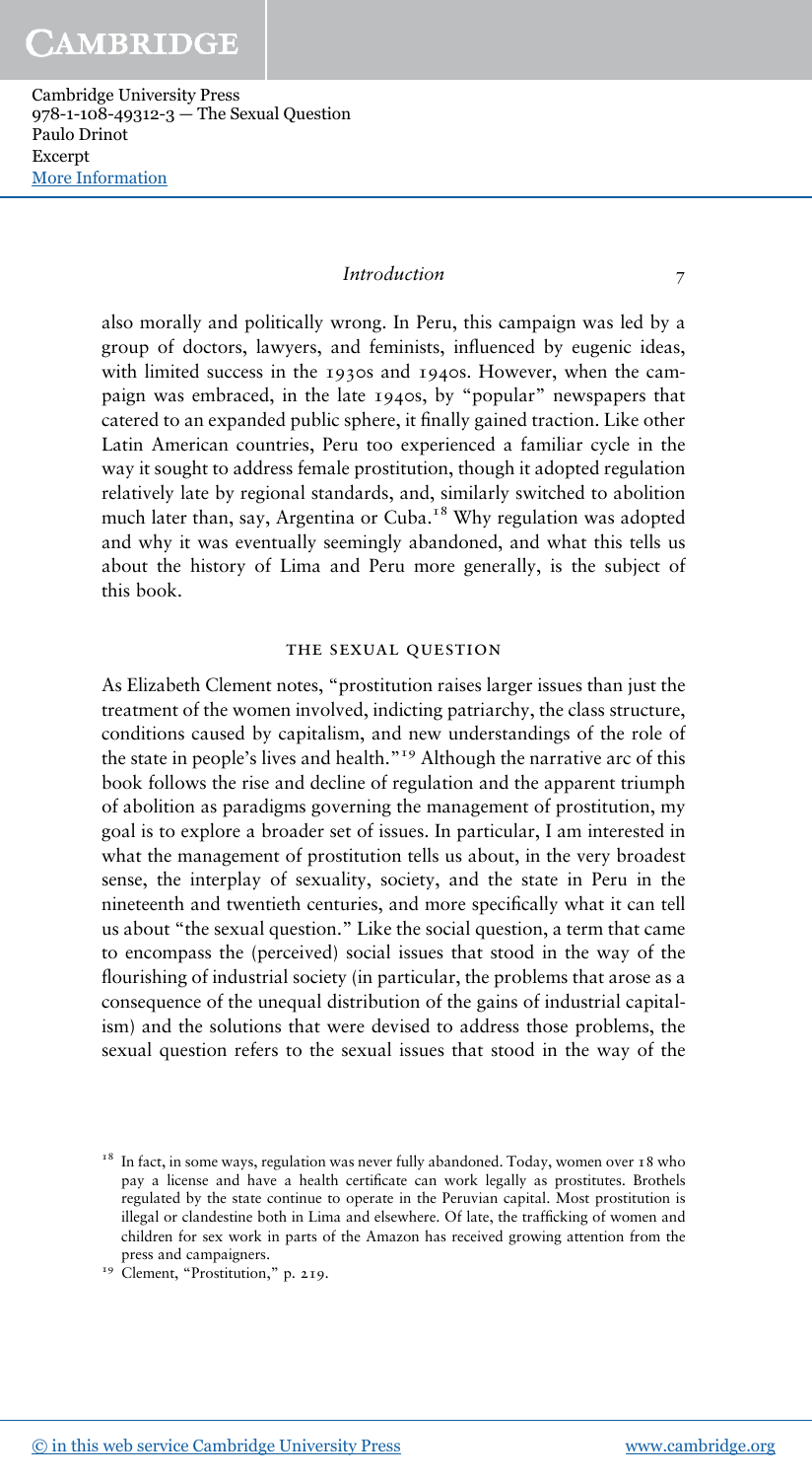8 *The Sexual Question*

flourishing of *the population* and the solutions that were devised to address those problems.<sup>20</sup>

The sexual question, as turn-of-the-twentieth-century sexologists such as August Forel argued, "is of fundamental importance for humanity, whose happiness and well-being depend largely on the best solution of this important problem." For Forel, "the fundamental axiom of the sexual question" was as follows: "*With man, as with all living beings,* the constant object of all sexual function, and consequently of sexual love, *is the reproduction of the species."* Forel argued that sexual instinct and sentiment "had their roots in life itself." However, social life had perverted instinct and sentiment. It had therefore become necessary to act upon human sexuality: "human society has guided them [instinct and sentiment] into false and pernicious ways. It is important to turn them from these in order to tranquilize and regulate their course by damming them up and canalizing them."<sup>21</sup> Experts concerned with the labor question sought to codify the biological, social, and political pathologies that resulted from industrialization in order to channel workers' efforts away from militancy. Similarly, sexologists sought to codify sexual behavior in order to channel men and women away from sexual pathology. As Lucy Bland and Laura Doan have noted, sexologists like Forel were concerned with labeling bodies and desires (as normal or pathological), but they were equally concerned "with populations as an object of study and set about delineating the criteria for human and 'racial' betterment through the regulation of procreation and biological heredity."<sup>22</sup>

Concretely, then, the sexual question evokes the ways in which sexuality became a political issue in the nineteenth and twentieth centuries, a matter for *government* in the Foucauldian sense.<sup>23</sup> As Foucault noted in the first volume of *The History of Sexuality*, published in 1976, from the eighteenth century, "the sexual conduct of the population was taken both as an object of analysis and as target of intervention [...] It was essential

<sup>&</sup>lt;sup>20</sup> I use here the term *population* in the sense given to it by Foucault in his governmentality lectures. See Foucault, *Security, Territory, Population*.

<sup>&</sup>lt;sup>21</sup> Forel, *The Sexual Question*, pp. 3-5. On the development of sexology in this period, see among, others, Bland and Doan, *Sexology Uncensored*; Waters, "Sexology;" Fuechtner, Haynes, and Jones (eds.), *A Global History of Sexual Science, 1880*–*1960*. See also Porter and Hall, *The Facts of Life*.

<sup>&</sup>lt;sup>22</sup> Bland and Doan, "General Introduction," p. 2.

<sup>&</sup>lt;sup>23</sup> As Foucault states, "What can the end of government be? Certainly not just to govern, but to improve the condition of the population, to increase its wealth, its longevity, its health." Foucault, *Security, Territory, Population*, p. 105.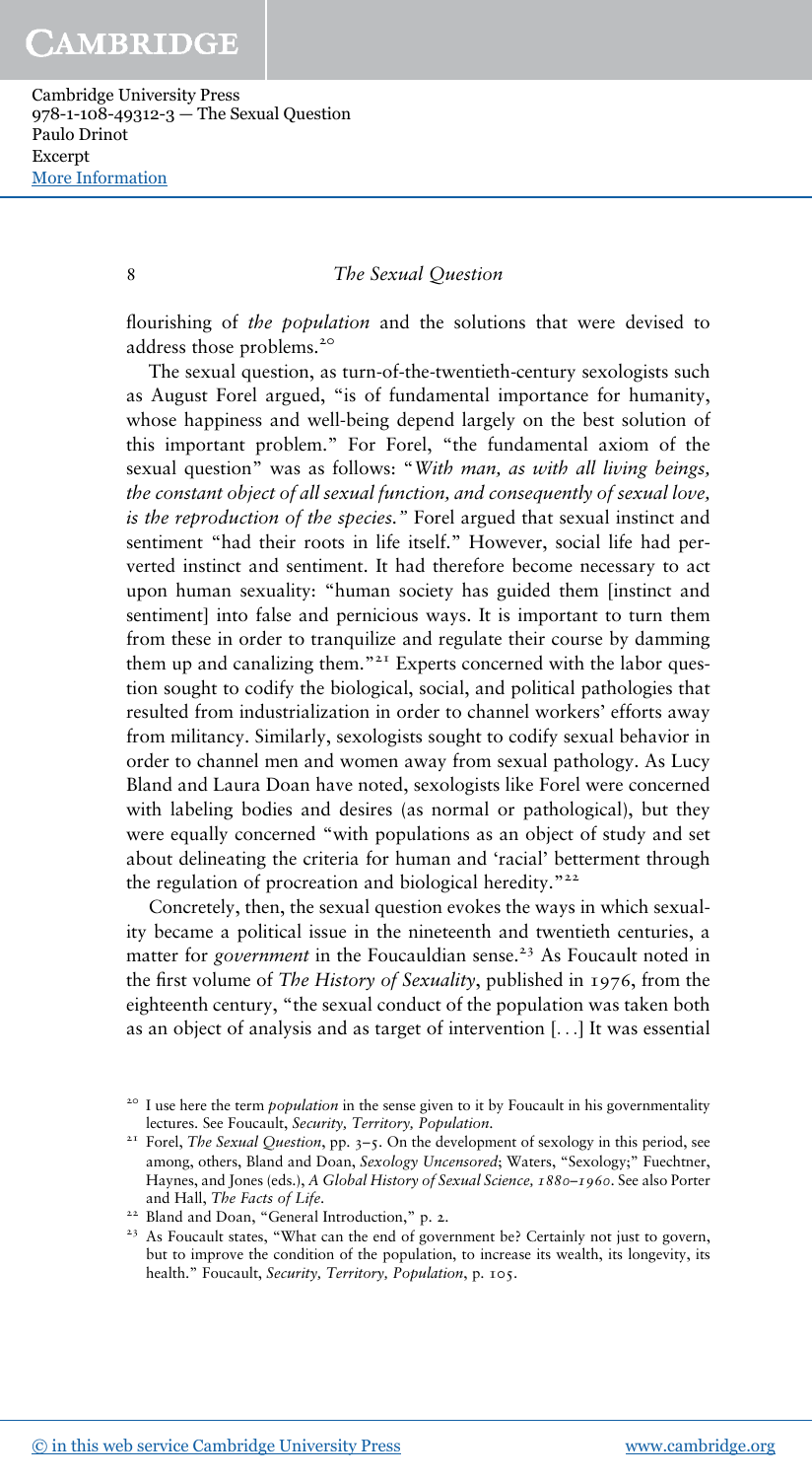### *Introduction* 9

that the state know what was happening with its citizens' sex, and the use they made of it, but also that each individual be capable of controlling the use he made of it. Between the state and the individual, sex became an issue, and a public issue no less; a whole web of discourses, special knowledges, analyses and injunctions settled upon it." <sup>24</sup> Drawing inspiration from Foucault's approach to the study of sexuality, while being attentive to the limitations of such an approach, historians such as María Emma Mannarelli, Lissell Quiroz, and Raúl Necochea have examined the sexual question in Peru in the nineteenth and twentieth centuries from the perspective of discourses on, and policies toward, motherhood and the construction of femininity, and the development of family planning policies.<sup>25</sup>

This study builds on such perspectives but focuses specifically on prostitution and venereal disease and their *government*. In particular, I explore how ideas about male and female sexuality informed attempts to govern prostitution and venereal disease. The regulation of prostitution, as a paradigm adopted by state actors to address the public order and public health effects of prostitution, reflected but also constructed understandings of normal and abnormal or desirable and undesirable male and female sexuality and of the role of the state in regulating sexuality and channeling it for the purposes of nation building and national progress. Scientific, and specifically medical, knowledge on venereal disease proved central to elite support for regulation in the nineteenth and early twentieth centuries, since it served to identify prostitutes as the primary vector of venereal disease and male clients as its primary victim. Doctors believed that, because men found it difficult to marry, and because of the dangers posed by the lure of sexual perversions such as homosexuality and masturbation, it was imperative that prostitutes satisfy male sexual needs. It followed that prostitutes needed to be made safe for men. In turn, the shift away from regulation toward abolition, and the eventual closure of Lima's *barrio rojo* that resulted from this shift, expressed different understandings of male and female sexuality, as well as new biomedical understandings of how venereal disease spread, understandings that shifted focus away from prostitutes as the main vector of contagion to the population as a whole.

<sup>24</sup> Foucault, *The Will to Knowledge*, p. 26.

<sup>25</sup> Mannarelli, *Limpias y modernas*; Necochea López, *A History of Family Planning in Twentieth-Century Peru*; Quiroz, "Mettre au monde."